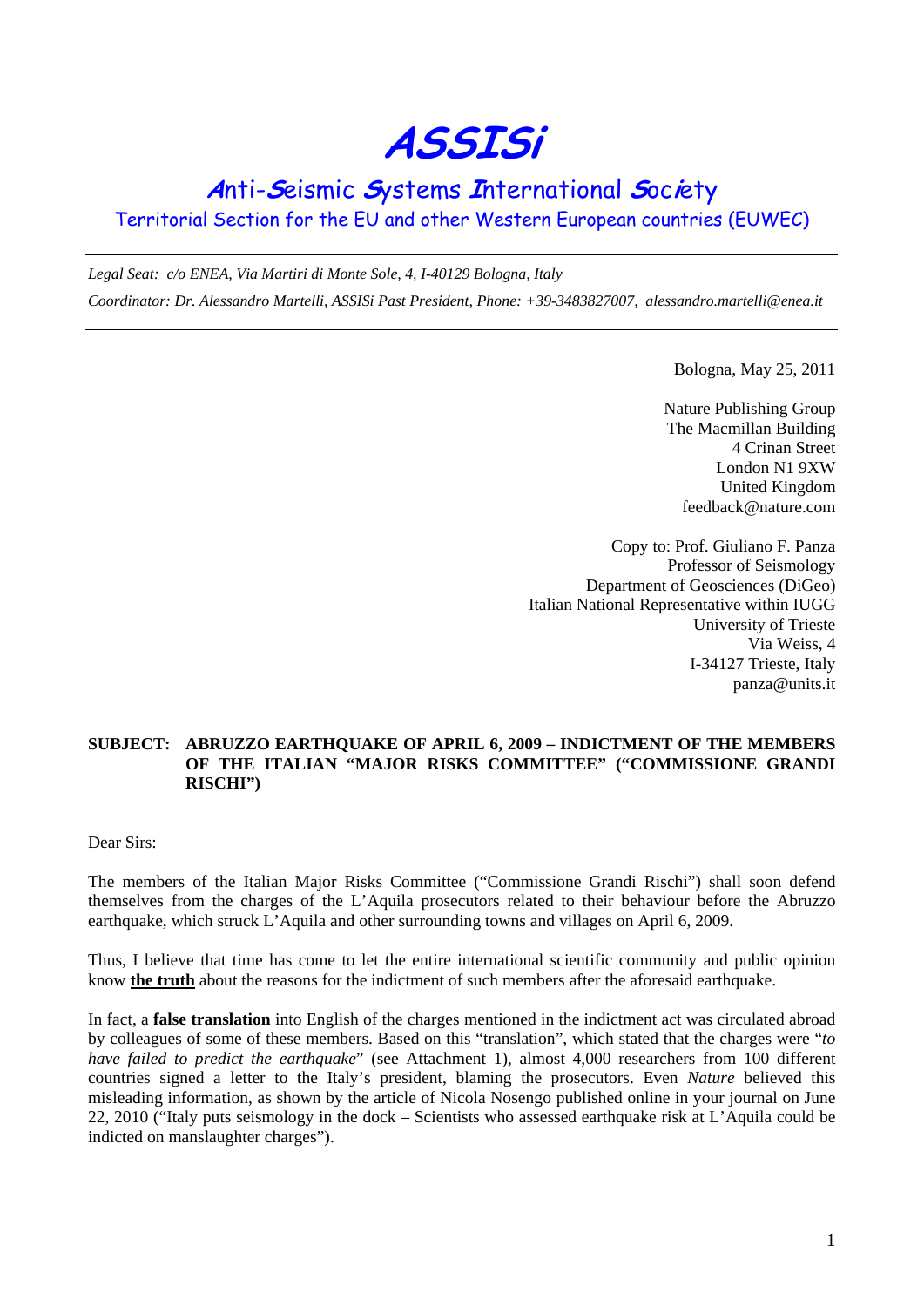How false is the aforesaid translation can be easily verified by reading the text of the indictment act, which has been published in internet (see, for instance, www.inabruzzo.com/memoria finale 13 luglio.pdf and Attachment 2 to this letter, containing part of it).

In my opinion, before signing letters or writing articles, it would have been advisable to check the substance of the not very plausible information received: if it had been true, it would have meant that the concerned Italian prosecutors are rather stupid or crazy guys! Maybe, Italy has become such a "strange" country that people believe that all and some may occur there!

Luckily, not all had such a poorly scientific attitude. For a matter of concision, I will restrict myself to the cases of *ASSISi* and its member associations, which did not promote any "collection" of signatures, and that of the UNESCO offices in Paris, which, on June 23, 2010, circulated the following message of Dr. Takashi Imamura to the members of GTFBC ("Global Task Force on Building Codes"):

"Dear GTFBC colleagues,

I would like to share with you some updates. I apologize for the long message, but for more details, please also refer to the attachment.

*… (omissis) …* 

## **Part 2: Indicted Italian scientists**

## **<Message from the GTFBC Secretariat>**

I assume that many of us, including myself, have already signed the open letter as we simply interpret the fact that the Italian scientists have been indicted for "failing to predict earthquakes." Everybody must have thought it is ridiculous. It is clearly written in the last paragraph of the proposed letter (in English translation).

However, there is a voice that we, non-Italian scientists, etc., are not correctly informed about the situation in Italy. If the information we received were more precise, our reactions would have been somewhat different.

*The Italian High Risk Commission has not been indicted for "failing to predict earthquakes", but for other reasons. It is important to stress that judges did not accuse these members for not having predicted the earthquake! They were accused to have underestimated / not understood the available data and not to have taken the correct measures to minimize the number of victims in case the earthquake had occurred.*

*More precisely, taking into account the concomitance of at least two seismic alarms for the area or its immediate neighborhoods (including that of the Italian National Research Council - CNR) and of the ongoing earthquake sequence, the Italian "High Risks Commission" (which should represent "the best" of our seismological and seismic engineering community) should not have declared that there was no risk for an immediate violent earthquake. By stating this, they caused the return to L'Aquila of numerous people, including some students who died in the "Students House".* 

*… (omissis) ...*"

For your convenience, I am attaching the full text of this message too (Attachment 1).

Somebody, by believing that the information received was correct, talked of "outrage" of the Italian Justice against Science: in this shameful affair, the real outrage is what some persons, taking advantage of their institutional roles, made the foreign experts understand, by providing a false "translation" of the charges, in order to obtain signatures for a misleading letter against the prosecutors to the Italy's President. Unfortunately, "thanks" to these shameful behaviors (before and after the earthquake), this affair will be